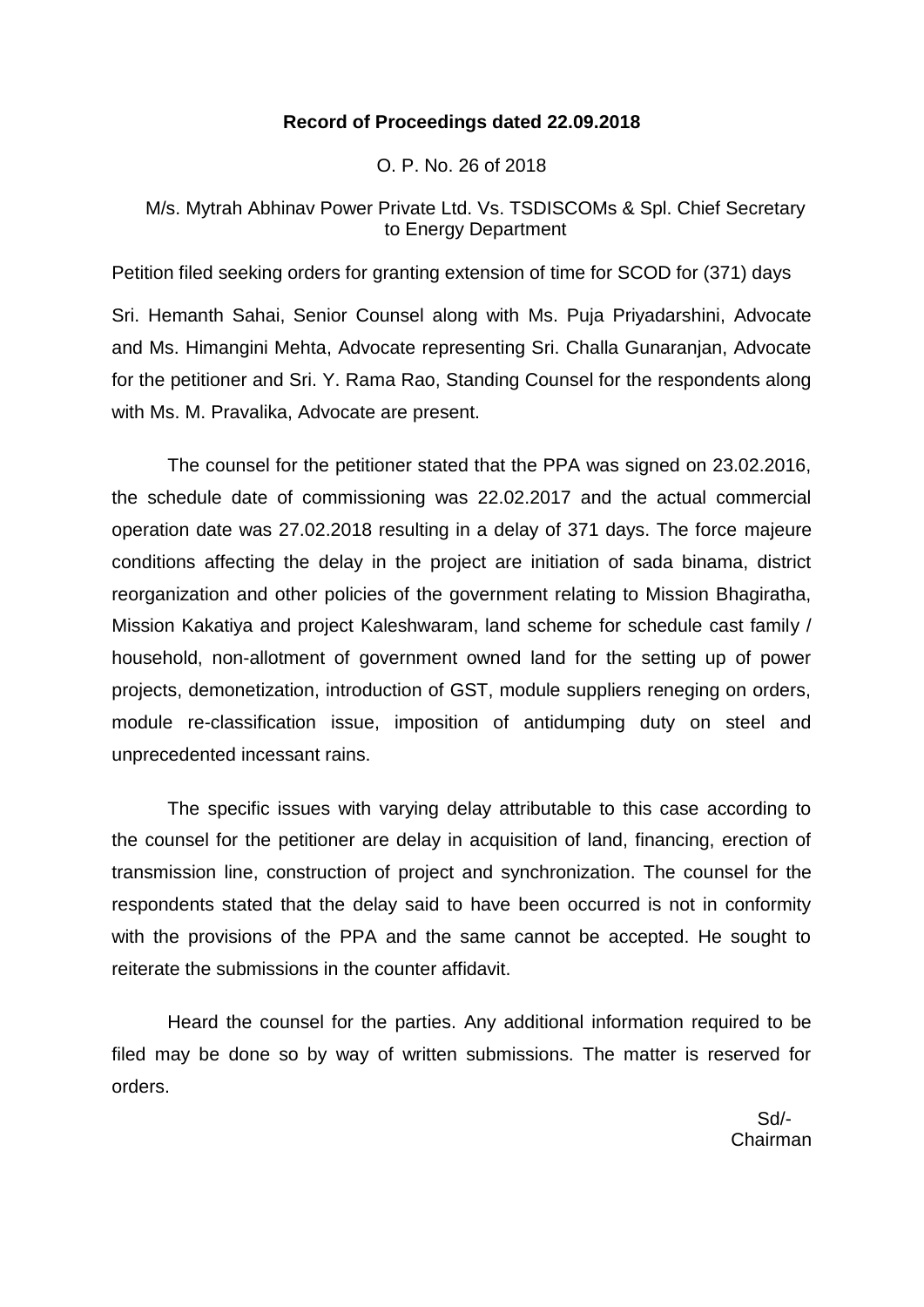O. P. No. 27 of 2018 & I. A. No. 30 of 2018

## M/s. Mytrah Aakash Power Private Ltd. Vs. TSDISCOMs & Spl. Chief Secretary to Energy Department

Petition filed seeking orders for granting extension of time for SCOD for (426) days

I. A. filed seeking amendment in the prayer at paragraph 20 of the original petition.

Sri. Hemanth Sahai, Senior Counsel along with Ms. Puja Priyadarshini, Advocate and Ms. Himangini Mehta, Advocate representing Sri. Challa Gunaranjan, Advocate for the petitioner and Sri. Y. Rama Rao, Standing Counsel for the respondents along with Ms. M. Pravalika, Advocate are present.

The counsel for the petitioner stated that subsequent to the orders of the Commission, the DISCOM did not synchronize the plant duly complying with the orders passed on 20.08.2018. There is no communication on the part of the DISCOM. Further, the counsel for the respondents had earlier stated that the respondents are preferring an appeal before the Hon'ble ATE, but till date no order is passed by the Hon'ble ATE. In the absence of notice in the appeal or the order thereof from the Hon'ble ATE, the respondent is bound to implement the orders of the Commission.

The counsel for the respondents stated that they are in the process of filing appeal before the Hon'ble ATE as has been decided by them and therefore, the order of the Commission has not been given effect to. The respondents are at liberty to file an appeal or seek review for which there is still time under the Act and Regulations. Thus, the petitioner cannot insist on compliance of the directions of the Commission before the expiry of the time available to the respondents to file appeal or review.

The counsel for the petitioner stated that the attitude of the respondents appears to be to overreach the order of the Commission. As no commitment is coming forth towards implementation of the order of the Commission, the petitioner may invoke the penal provisions of the Act, 2003 for ensuring the compliance of the order of the Commission. The matter may be adjourned and in the meanwhile the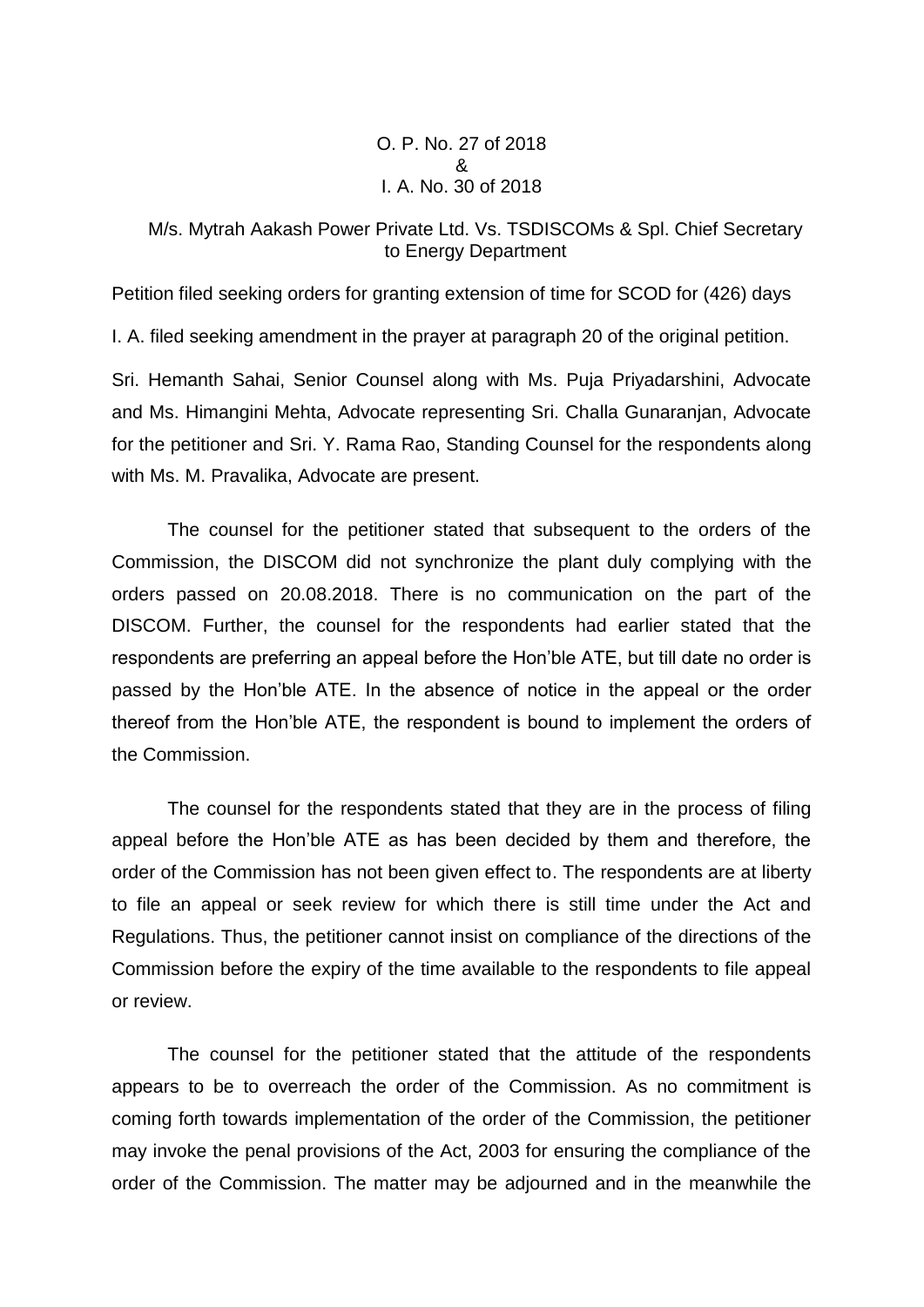petitioner will prefer the petition towards punishing the respondents invoking the provisions of the Act, 2003.

The counsel for the petitioner sought to rely on the judgment of the Hon'ble Supreme Court in the matter of Hariyana Urban Development Authority Vs. Raj Mehta (Mrs) reported in 2005 (9) SCC 510 and the order passed by the Hon'ble High Court of Delhi in the matter of North Delhi Municipal Corporation Vs. DCM Limited & Anr. Both the judgments state that the respondent or other party cannot interfere or do any act against the petitioner during the subsistence of adjudicatory proceeding pending before any tribunal or court. In this case attempts are being made by the respondent to invoke the bank guarantees and terminate the PPA to the extent of the capacity of the project is not synchronized.

Given these circumstances, as the request is made by the counsel for the respondents for adjournment of hearing, the same is adjourned.

Call on 06.10.2018 at 11.00 A.M.

 Sd/- Chairman

### O. P. No. 30 of 2018

# M/s. Mytrah Adarsh Power Private Ltd. Vs. TSDISCOMs & Spl. Chief Secretary to Energy Department

Petition filed seeking orders for granting extension of time for SCOD for (488) days

Sri. Hemanth Sahai, Senior Counsel along with Ms. Puja Priyadarshini, Advocate and Ms. Himangini Mehta, Advocate representing Sri. Challa Gunaranjan, Advocate for the petitioner and Sri. Y. Rama Rao, Standing Counsel for the respondents along with Ms. M. Pravalika, Advocate are present.

The counsel for the petitioner stated that the PPA was signed on 08.03.2016, the schedule date of commissioning was 07.03.2017 and the actual commercial operation date for 5 MW was on 07.12.2017 and for 10 MW on 23.05.2018 resulting in a delay of 443 days. The force majeure conditions affecting the delay in the project are initiation of sada binama, district reorganization and other policies of the government relating to Mission Bhagiratha, Mission Kakatiya and project Kaleshwaram, land scheme for schedule cast family / household, non-allotment of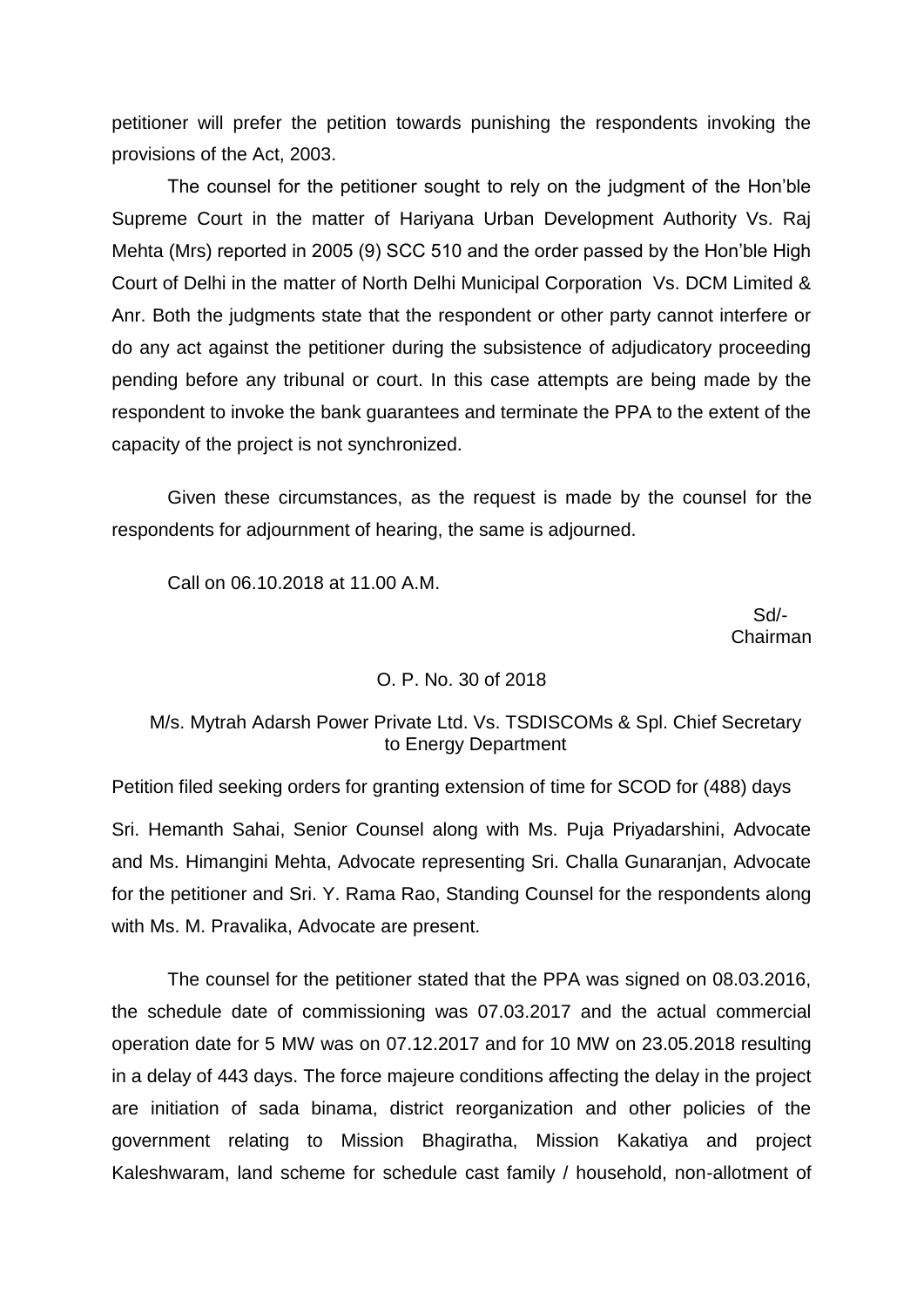government owned land for the setting up of power projects, demonetization, introduction of GST, module suppliers reneging on orders, module re-classification issue, imposition of antidumping duty on steel and unprecedented incessant rains.

The specific issues with varying delay attributable to this case according to the counsel for the petitioner are delay in acquisition of land, financing, grant of evacuation approval, construction of project and synchronization. The counsel for the respondents stated that the delay said to have been occurred is not in conformity with the provisions of the PPA and the same cannot be accepted. He sought to reiterate the submissions in the counter affidavit.

Heard the counsel for the parties. Any additional information required to be filed may be done so by way of written submissions. The matter is reserved for orders.

 Sd/- Chairman

### O. P. No. 33 of 2018

## M/s. Mytrah Adarsh Power Private Ltd. Vs. TSDISCOMs & Spl. Chief Secretary to Energy Department

Petition filed seeking orders for granting extension of time for SCOD for (274) days

Sri. Hemanth Sahai, Senior Counsel along with Ms. Puja Priyadarshini, Advocate and Ms. Himangini Mehta, Advocate representing Sri. Challa Gunaranjan, Advocate for the petitioner and Sri. Y. Rama Rao, Standing Counsel for the respondents along with Ms. M. Pravalika, Advocate are present.

The counsel for the petitioner stated that the PPA was signed on 08.03.2016, the schedule date of commissioning was 07.03.2017 and the actual commercial operation date was 05.12.2017 resulting in a delay of 274 days. The force majeure conditions affecting the delay in the project are initiation of sada binama, district reorganization and other policies of the government relating to Mission Bhagiratha, Mission Kakatiya and project Kaleshwaram, land scheme for schedule cast family / household, non-allotment of government owned land for the setting up of power projects, demonetization, introduction of GST, module suppliers reneging on orders,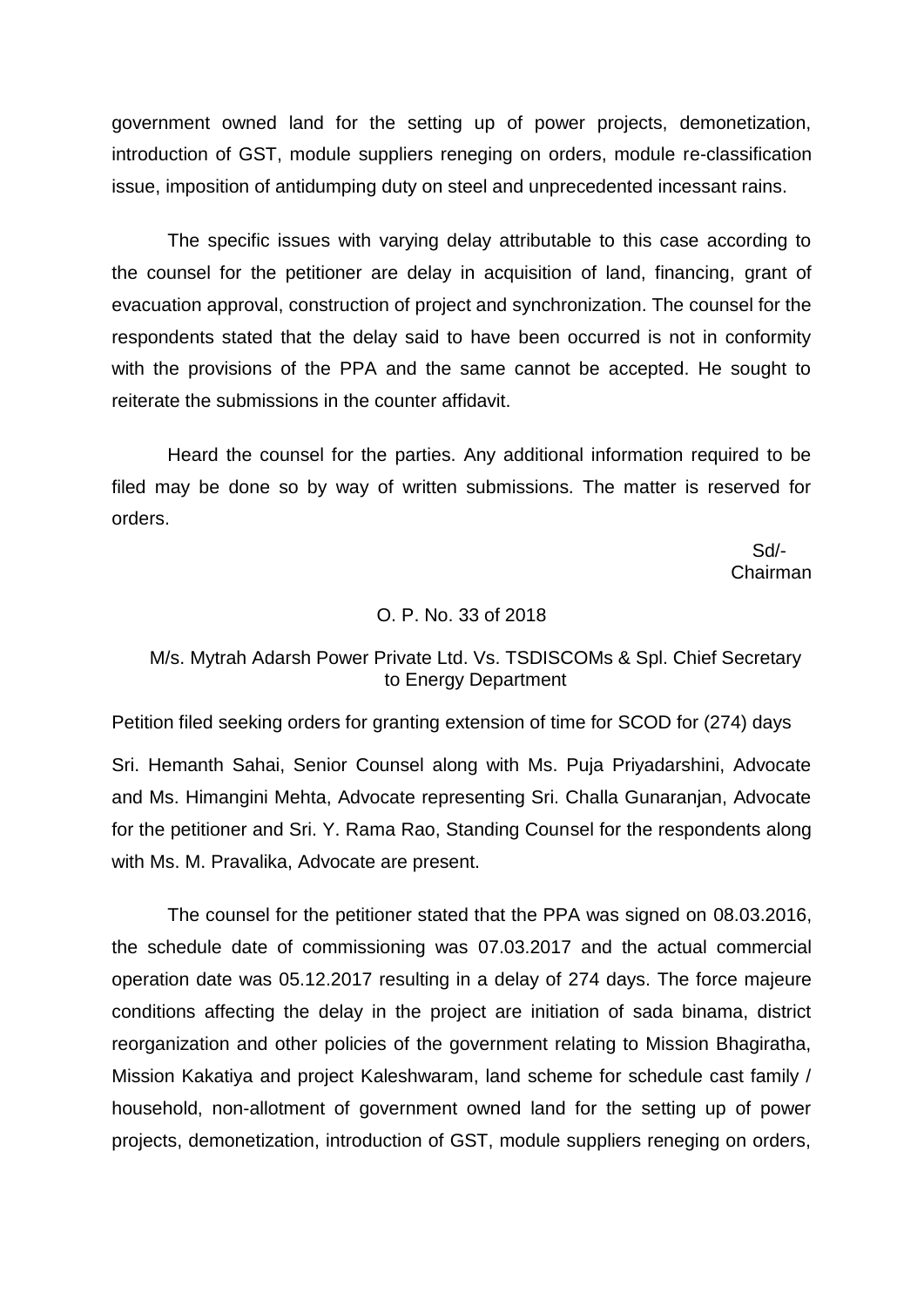module re-classification issue, imposition of antidumping duty on steel and unprecedented incessant rains.

The specific issues with varying delay attributable to this case according to the counsel for the petitioner are delay in acquisition of land, financing, grant of evacuation approval, construction of project and issuance of work completion certificate. The counsel for the respondents stated that the delay said to have been occurred is not in conformity with the provisions of the PPA and the same cannot be accepted. He sought to reiterate the submissions in the counter affidavit.

Heard the counsel for the parties. Any additional information required to be filed may be done so by way of written submissions. The matter is reserved for orders.

 Sd/- Chairman

### O. P. No. 35 of 2018

M/s. Mytrah Abhinav Power Pvt. Ltd. Vs. TSDISCOMs &Spl. Chief Secretary Petition filed seeking orders for granting extension of time for SCOD for (274) days

Sri. Hemanth Sahai, Senior Counsel along with Ms. Puja Priyadarshini, Advocate and Ms. Himangini Mehta, Advocate representing Sri. Challa Gunaranjan, Advocate for the petitioner and Sri. Y. Rama Rao, Standing Counsel for the respondents along with Ms. M. Pravalika, Advocate are present.

The counsel for the petitioner stated that the PPA was signed on 08.03.2016, the schedule date of commissioning was 07.03.2017 and the actual commercial operation date was 05.12.2017 resulting in a delay of 274 days. The force majeure conditions affecting the delay in the project are initiation of sada binama, district reorganization and other policies of the government relating to Mission Bhagiratha, Mission Kakatiya and project Kaleshwaram, land scheme for schedule cast family / household, non-allotment of government owned land for the setting up of power projects, demonetization, introduction of GST, module suppliers reneging on orders, module re-classification issue, imposition of antidumping duty on steel and unprecedented incessant rains.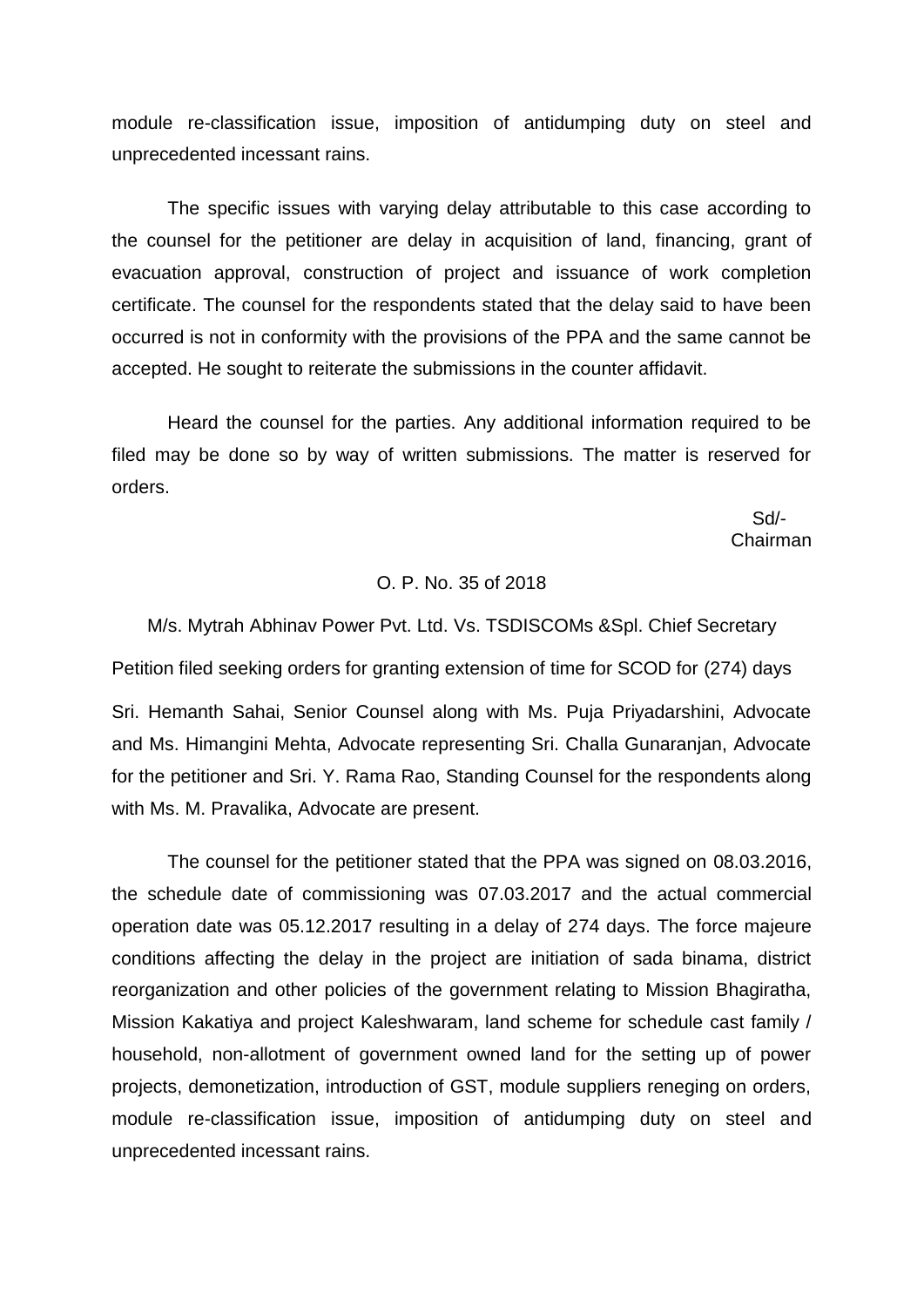The specific issues with varying delay attributable to this case according to the counsel for the petitioner are delay in acquisition of land, financing, grant of evacuation approval, construction of project and issuance of work completion certificate. The counsel for the respondents stated that the delay said to have been occurred is not in conformity with the provisions of the PPA and the same cannot be accepted. He sought to reiterate the submissions in the counter affidavit.

Heard the counsel for the parties. Any additional information required to be filed may be done so by way of written submissions. The matter is reserved for orders.

 Sd/- Chairman

> O. P. No. 37 of 2018 & I. A. No. 31 of 2018

M/s. Mytrah Agriya Power Pvt. Ltd. Vs. TSDISCOMs & Spl. Chief Secretary Petition filed seeking orders for granting extension of time for SCOD for (420) days I. A. filed seeking amendment in the prayer at paragraph 20 of the original petition.

Sri. Hemanth Sahai, Senior Counsel along with Ms. Puja Priyadarshini, Advocate and Ms. Himangini Mehta, Advocate representing Sri. Challa Gunaranjan, Advocate for the petitioner and Sri. Y. Rama Rao, Standing Counsel for the respondents along with Ms. M. Pravalika, Advocate are present.

The counsel for the petitioner stated that subsequent to the orders of the Commission, the DISCOM did not synchronize the plant duly complying with the orders passed on 20.08.2018. There is no communication on the part of the DISCOM. Further, the counsel for the respondents had earlier stated that the respondents are preferring an appeal before the Hon'ble ATE, but till date no order is passed by the Hon'ble ATE. In the absence of notice in the appeal or the order thereof from the Hon'ble ATE, the respondent is bound to implement the orders of the Commission.

The counsel for the respondents stated that they are in the process of filing appeal before the Hon'ble ATE as has been decided by them and therefore, the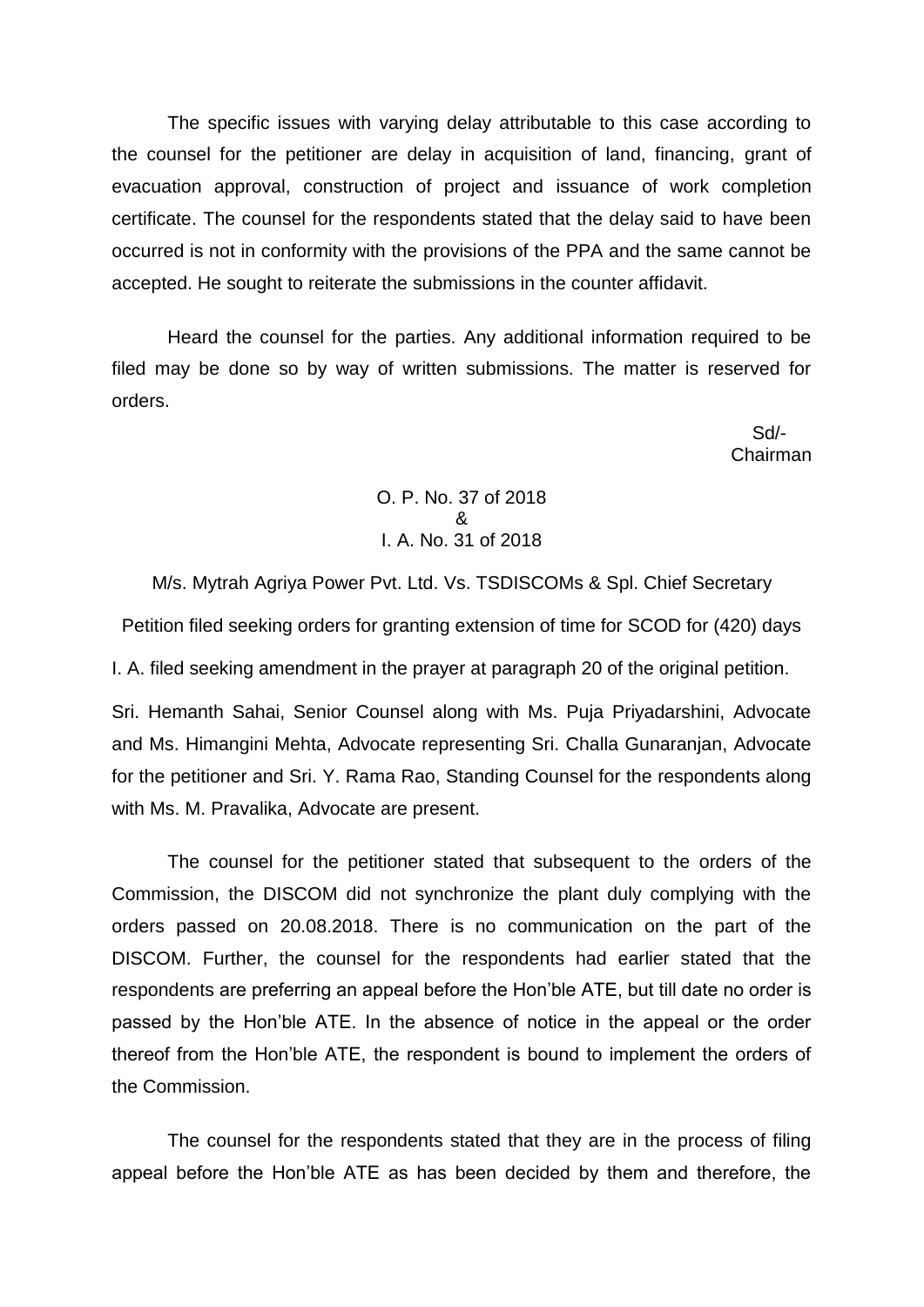order of the Commission has not been given effect to. The respondents are at liberty to file an appeal or seek review for which there is still time under the Act and Regulations. Thus, the petitioner cannot insist on compliance of the directions of the Commission before the expiry of the time available to the respondents to file appeal or review.

The counsel for the petitioner stated that the attitude of the respondents appears to be to overreach the order of the Commission. As no commitment is coming forth towards implementation of the order of the Commission, the petitioner may invoke the penal provisions of the Act, 2003 for ensuring the compliance of the order of the Commission. The matter may be adjourned and in the meanwhile the petitioner will prefer the petition towards punishing the respondents invoking the provisions of the Act, 2003.

The counsel for the petitioner sought to rely on the judgment of the Hon'ble Supreme Court in the matter of Hariyana Urban Development Authority Vs. Raj Mehta (Mrs) reported in 2005 (9) SCC 510 and the order passed by the Hon'ble High Court of Delhi in the matter of North Delhi Municipal Corporation Vs. DCM Limited & Anr. Both the judgments state that the respondent or other party cannot interfere or do any act against the petitioner during the subsistence of adjudicatory proceeding pending before any tribunal or court. In this case attempts are being made by the respondent to invoke the bank guarantees and terminate the PPA to the extent of the capacity of the project is not synchronized.

Given these circumstances, as the request is made by the counsel for the respondents for adjournment of hearing, the same is adjourned.

Call on 06.10.2018 at 11.00 A.M.

 Sd/- Chairman

### O. P. No. 38 of 2018

M/s. Mytrah Agriya Power Pvt. Ltd. Vs. TSDISCOMs &Spl. Chief Secretary Petition filed seeking orders for granting extension of time for SCOD for (436) days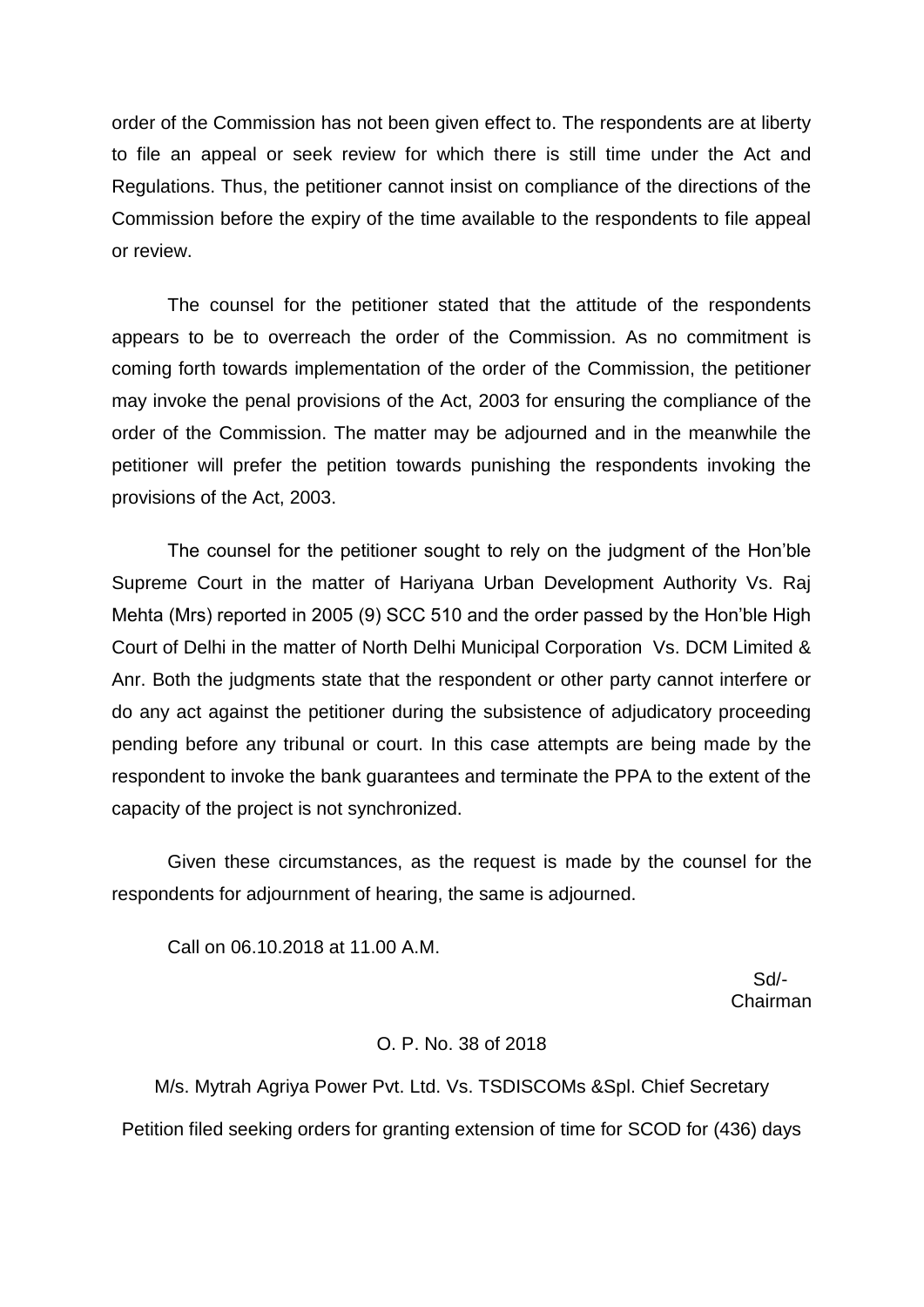Sri. Hemanth Sahai, Senior Counsel along with Ms. Puja Priyadarshini, Advocate and Ms. Himangini Mehta, Advocate representing Sri. Challa Gunaranjan, Advocate for the petitioner and Sri. Y. Rama Rao, Standing Counsel for the respondents along with Ms. M. Pravalika, Advocate are present.

The counsel for the petitioner stated that the petitioner has filed two interlocutory applications seeking directions to the respondent. One application is filed towards synchronization of the project and the other is with regard to directions not to take coercive action against the petitioner in respect of bank guarantees. The counsel for the respondents stated that no notice has been received. The Commission pointed out that the applications appear to have been filed only on the previous working day and they are yet to be processed by the office.

The counsel for the petitioner stated that the respondents have issued notice to the petitioner seeking to terminate the PPA and also to invoke the bank guarantees given by the petitioner. Though the petitioner is ready for synchronization of the project, the respondents are not allowing the synchronization of the plant. Therefore, directions are required to be issued as has been done in respect of petitions filed in O. P. No. 27 and 37 of 2018. It has been stated that the appeal is being preferred against the said orders. The Commission may pass similar orders in this case also and the respondents are free to question the said order. The petitioner will respond to the appeals before the appellate court itself.

The counsel for the petitioner stated that the respondents are seeking to overreach the Commission in a pending proceedings by issuing fresh notices and letters, which is not warranted.

The counsel for the petitioner sought to rely on the judgment of the Hon'ble Supreme Court in the matter of Hariyana Urban Development Authority Vs. Raj Mehta (Mrs) reported in 2005 (9) SCC 510 and the order passed by the Hon'ble High Court of Delhi in the matter of North Delhi Municipal Corporation Vs. DCM Limited & Anr. Both the judgments state that the respondent or other party cannot interfere or do any act against the petitioner during the subsistence of adjudicatory proceeding pending before any tribunal or court. In this case attempts are being made by the respondent to invoke the bank guarantees and terminate the PPA to the extent of the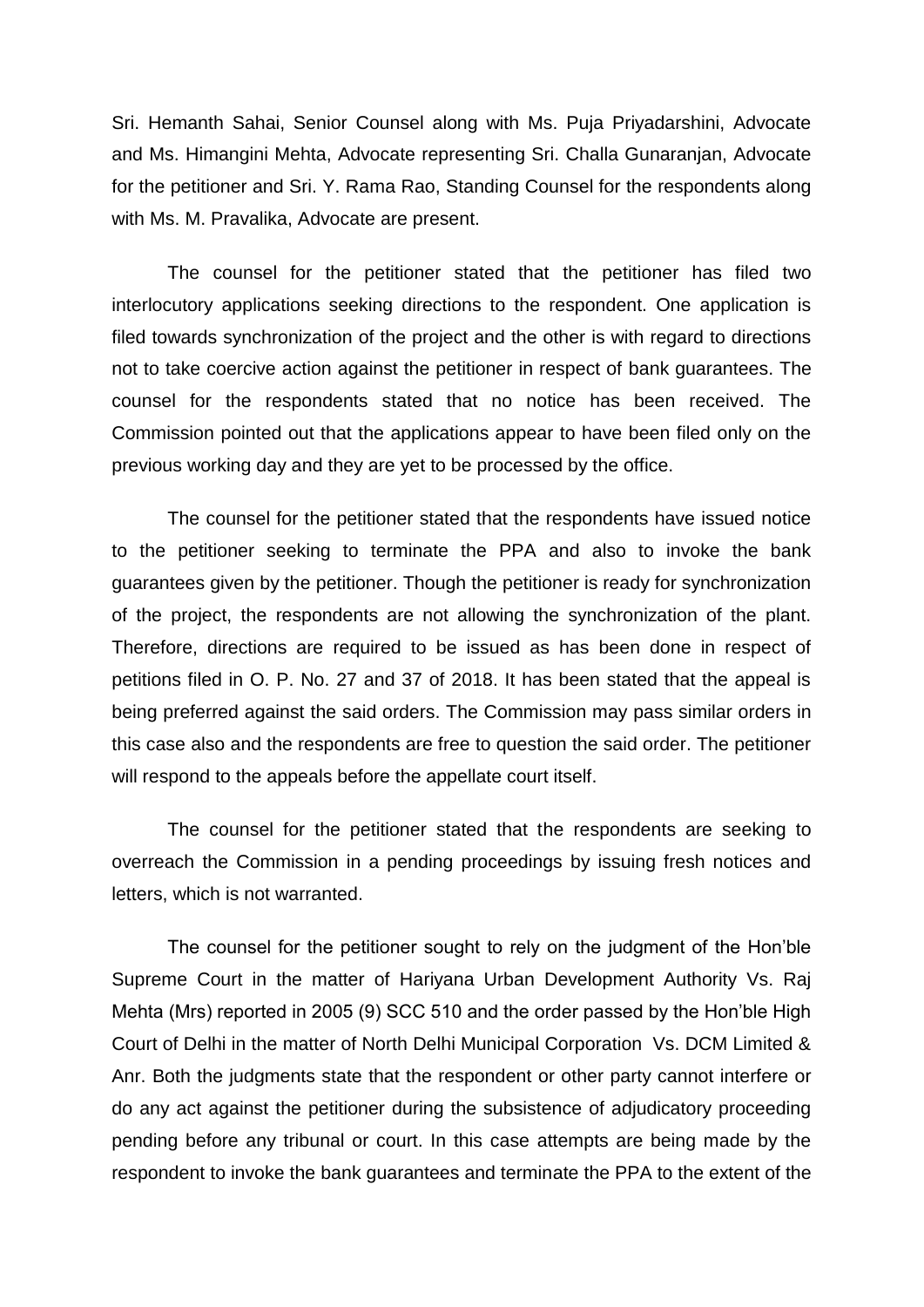capacity of the project is not synchronized. The action of the respondents more particularly in this case appears to be contrary to the law laid down by the Hon'ble Supreme Court.

The counsel for the respondents would endeavor to submit that the action of the respondents is in consonance with the terms of the PPA and no step is being taken beyond the agreement or contrary to the provisions thereof except invoking the same. Issuance of termination letter or invoking bank guarantees constitutes separate proceedings and the petitioner has to file fresh proceedings insofar as the said issues are concerned. What all the respondents are doing is reading down the provisions of the PPA and exercising authority vested under the provisions of the PPA by invoking Articles 9, 10 and 12 of the PPA. The respondents are well within their right under the said provisions to invoke bank guarantees and terminate the agreement, because of non-performance by the petitioner.

The counsel for the petitioner pointed out that the agreement provides for sufficient safeguards and the same cannot be misinterpreted to their advantage. Moreover, the action of the respondents in the present case appears to be one of overreaching the Commission. During the pendency of the present petition, the respondents are estopped from invoking bank guarantees as also issuing termination notice instead of synchronizing the project. The Commission may pass necessary orders on the interlocutory applications.

Considering the submissions and the filing of fresh interlocutory applications, the petitioner is adjourned.

Call on 06.10.2018 at 11.00 A.M.

 Sd/- Chairman

> O. P. No. 58 of 2018 & I. A. No. 34 of 2018

M/s. Clean Solar Power (Chitradurga) Pvt. Ltd. Vs. TSSPDCL & TSTRANSCO

Petition filed seeking extension of time for SCOD beyond 21.05.2017 until the respondent No. 1verifies the commissioning of the project, set aside or quash the letter dated 30.05.2018 written by respondent No. 1 to the petitioner and declare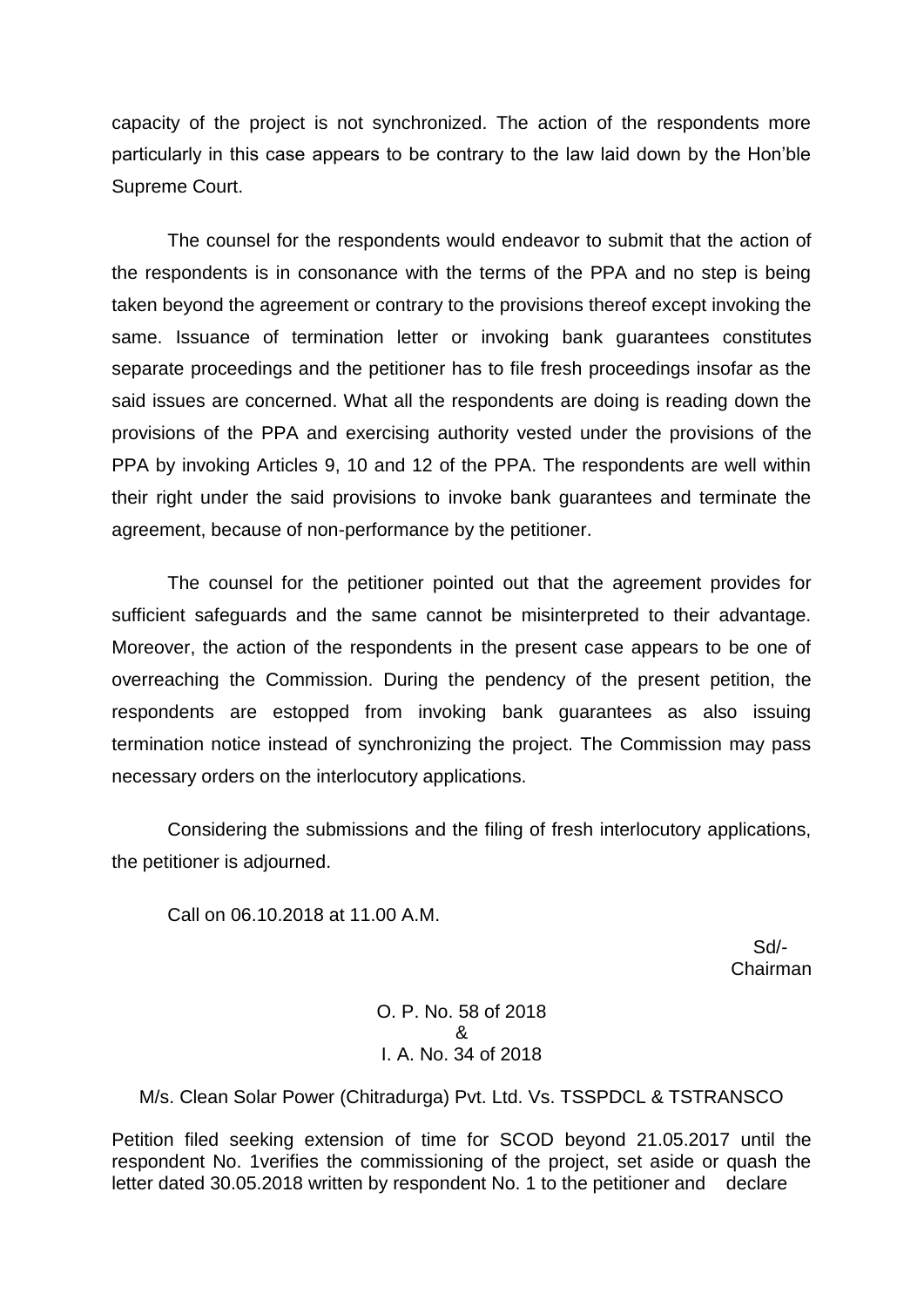that the events delayed the project are in nature of force majeure and the petitioner is not liable for delay as specified under Article 10.5 of PPA or otherwise for delay in SCOD.

I. A. filed seeking directions to the respondent No. 1 to procure power from the petitioner's project subject to final outcome of the petition.

Sri. Niranjan Reddy, Senior Counsel for the petitioner along with Sri. Avinash Desai, Advocate, Sri. Avijeet Lala, Advocate, Ms. Shreya, Advocate and Sri K. Jashwanth, Advocate and Sri. Y. Rama Rao, Standing Counsel for the respondents along with Ms. M. Pravalika, Advocate are present.

The counsel for the petitioner stated that the DISCOM has invoked the bank guarantees and was about to encash the same. The petitioner received a letter seeking to terminate the agreement. Therefore, it has approached the Hon'ble High Court and obtained orders restraining the respondents therein from taking any coercive steps against the petitioner pending disposal of the petition filed before the Commission.

The counsel for the petitioner explained various dates and the delay with the support of various documents filed in the petition. It is his case that though there are lapses on the part of the respondents, the DISCOM sought to invoke termination conditions and also encash bank guarantees. It is also his case that though the petitioner was ready for synchronization, they have failed to accede to the request of the petitioner. Therefore, similar directions as passed by this Commission in O. P. Nos. 27 of 2018 and 37 of 2018 may be passed in this case also. He stated that interlocutory application is filed for procuring power and making payment thereof by the DISCOM, which may be directed.

The counsel for the respondents sought to state that notice had already been issued for termination of the agreement invoking the provisions of the PPA. He seeks some more time to file counter affidavit and after filing the counter affidavit, he would place all the facts including the delay supposed to have taken place while issuing the approval by the transmission licensee. He stated that no directions may be given by the Commission as the Hon'ble High Court had already passed orders restraining the DISCOM from invoking the bank guarantees furnished under the PPA. Since termination notice is already issued there may not be a direction for synchronization of the project and payment thereof.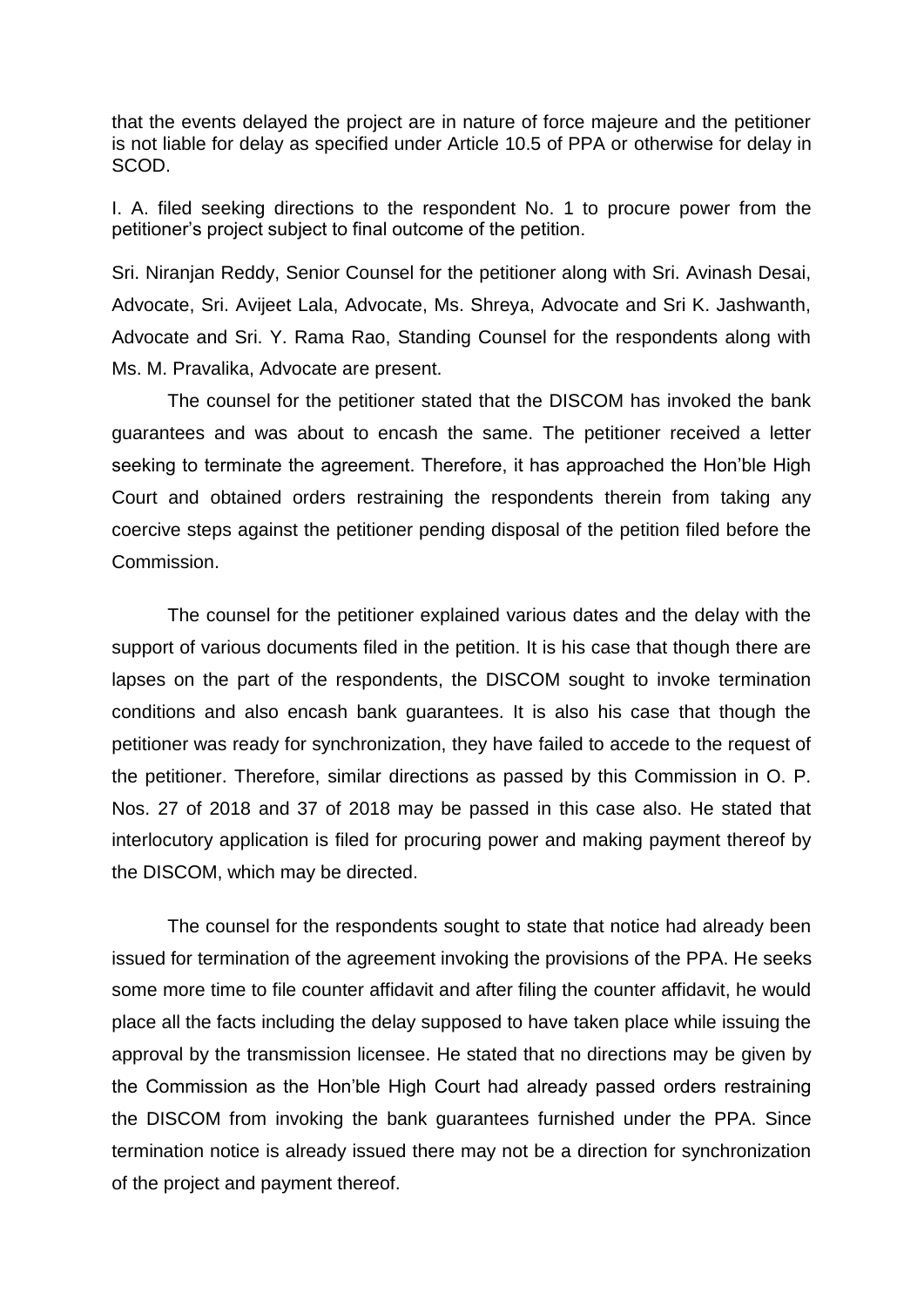As the parties have not completed the pleadings, the Hon'ble High Court had already passed an order protecting the interest of the petitioner, the case is adjourned.

Call on 06.10.2018 at 11.00 A.M.

 Sd/- Chairman

# O. P. No. 59 of 2018 & I. A. No. 35 of 2018

# TSDISCOMs Vs. APGENCO, APTRANSCO & APDISCOMs

Petition filed seeking certain directions to APGENCO and APDISCOMs.

I. A. filed seeking interim directions to APGENCO not to proceed with coercive measures before any other forum in respect of the alleged claim to be paid by TSDISCOMs.

Sri. Y. Rama Rao, Standing Counsel for the petitioners along with Ms. M. Pravalika, Advocate and Sri. G.V. Brahmananda Rao, Advocate representing Sri. P. Shiv Rao, Counsel for the respondents are present. The counsel for the respondents filed vakalat in respect of the respondent No.1 and also sought adjournment for four weeks for filing counter affidavit. The counsel for the petitioners has no objection. However, he requested that the respondents may file counter affidavit at least by 12.10.2018 giving time for filing rejoinder if any.

Considering the request of the parties, while making it clear that no further time in respect of filing counter affidavit or rejoinder will be considered, the matter is adjourned.

Call on 27.10.2018 at 11.00 A.M.

 Sd/- Chairman

> I. A. No. 38 of 2018 in RP (SR) No. 113 of 2018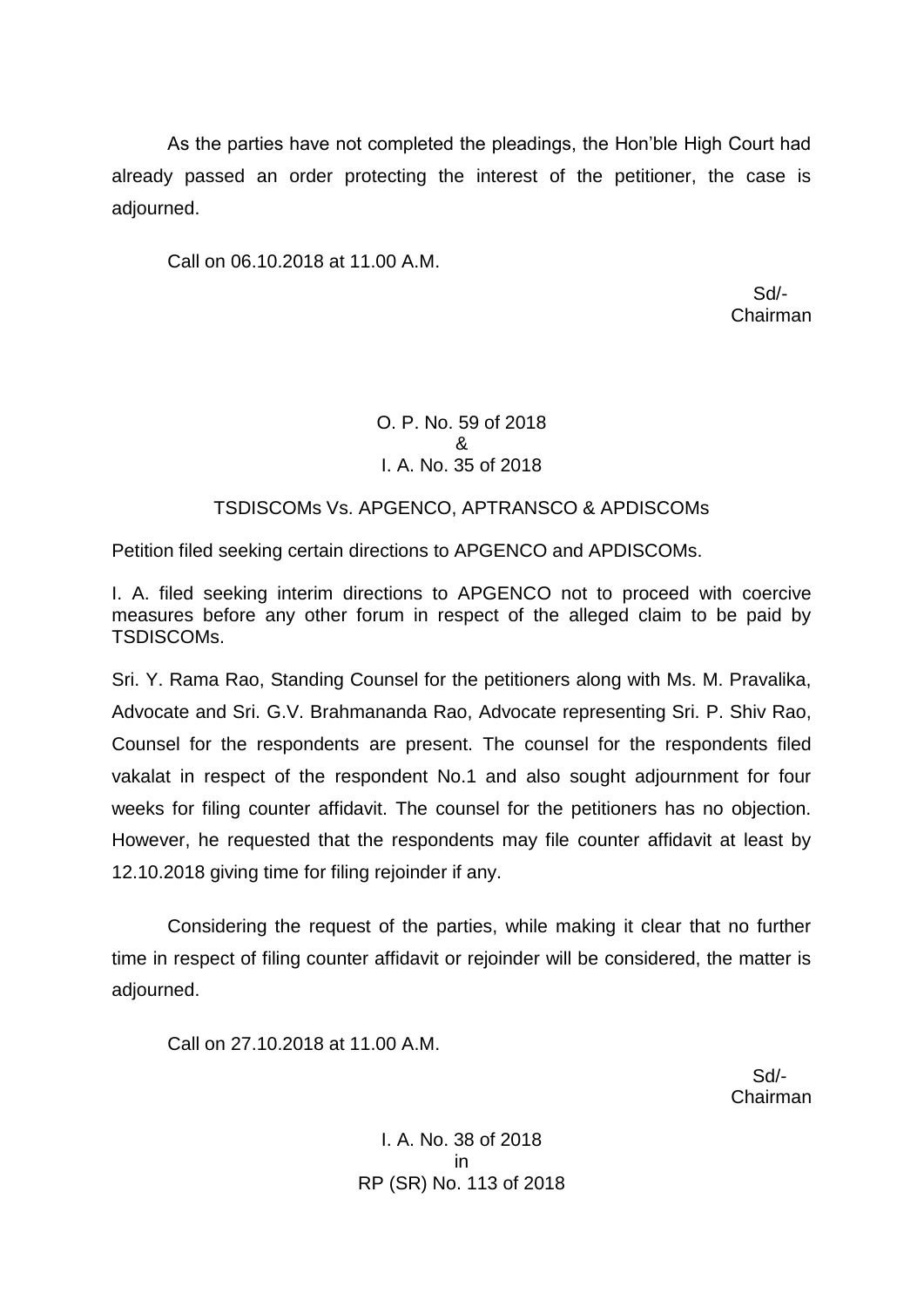#### In O. P. No. 10 of 2018

Application filed seeking inter orders directing the respondent No. 1 to clear the pending invoices of Rs.19,34,91,784/- with interest thereon @ 12% within 7 days.

Sri. Hemanth Sahai, Senior Counsel along with Ms. Puja Priyadarshini, Advocate and Ms. Himangini Mehta, Advocate representing Sri. Challa Gunaranjan, Advocate for the petitioner and Sri. Y. Rama Rao, Standing Counsel for the respondents along with Ms. M. Pravalika, Advocate are present.

The counsel for the petitioner stated that the original petitioner has filed a review petition seeking review of the order dated 07.07.2018. It also filed an interlocutory application seeking directions for payment of charges for the energy delivered. The application is filed for payment of Rs.19,34,91,784/-, which is due to the petitioner for the energy delivered from the date of synchronization of the project.

The counsel for the petitioner stated that the Commission while passing the order has fixed the SCOD as 18.12.2017 instead of 07.02.2018, which is the actual date of synchronization of the project. The respondent is seeking to levy penalty and requires it to pay the same for the period between 18.12.2017 and 07.02.2018. The petitioner is not liable for the same as the delay occurred in synchronization is due to administrative exercise carried out by the respondent with which the petitioner has no control. The petitioner cannot be penalized for the administrative delays of the respondents.

The counsel for the respondent stated that the review petition is yet to be numbered, hence this interlocutory application cannot be taken up. He also stated that the prayer of the petitioner in the application appears to be far reaching wherein not only the amount due were required to be paid, but it should be done so within 7 days of the order of this Commission. The Commission may not pass any orders until the respondent files its counter affidavit in the interlocutory application as also the review petition is yet to be numbered. It is his case that the review petition has not been listed for hearing as no notice had been given by the Commission in respect of the review petition. He seeks time to file counter affidavit in the said application.